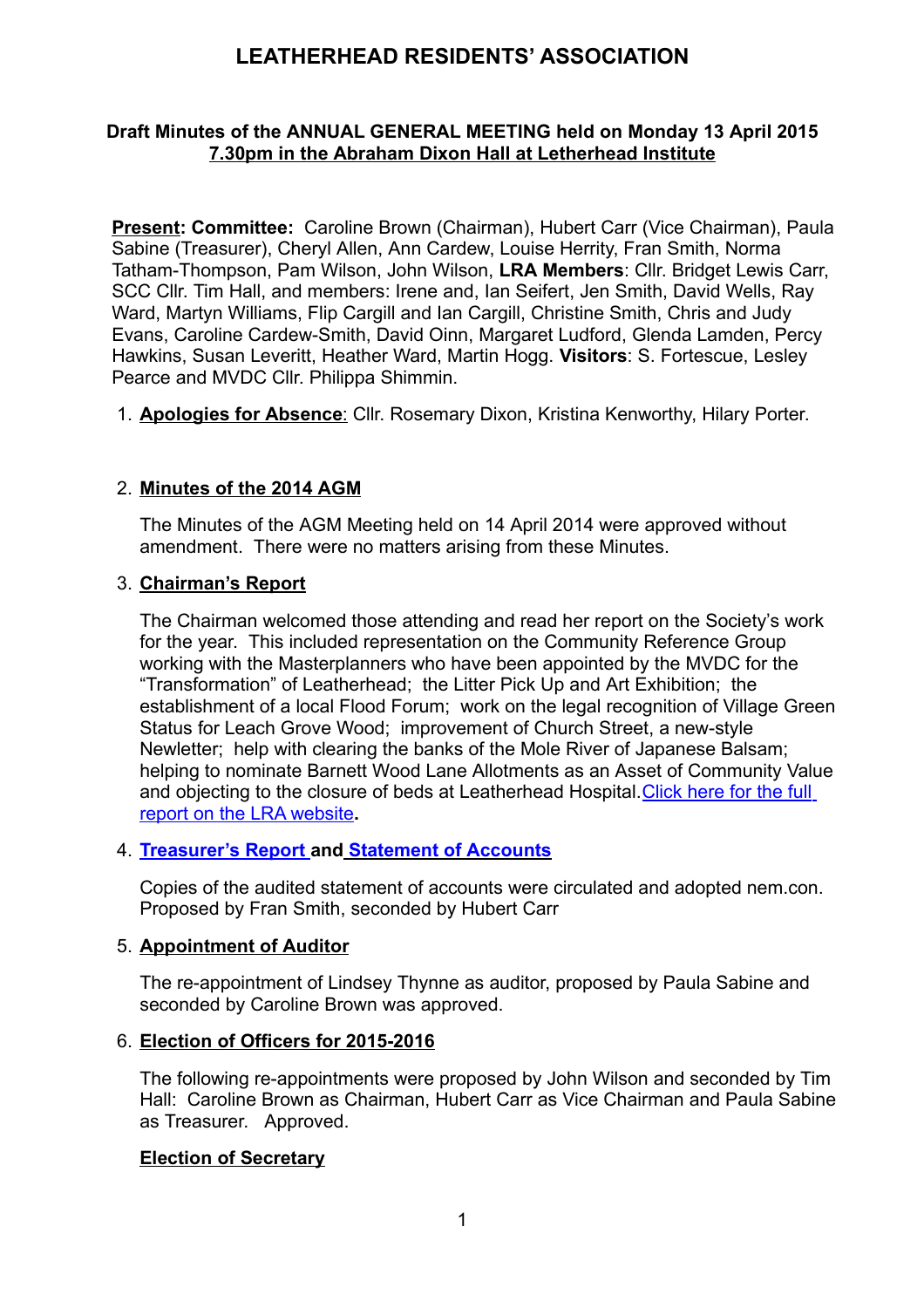Caroline Brown reported that Hilary Porter would be stepping down from her Officer role, but continuing with her work on Community Health issues and the LRA Publicity and Membership sub-committee. In the absence of Hilary, Caroline recorded the committee's thanks for all her past and on-going work for the community and the LRA.

Pam Wilson has offered to take on the post as Secretary. Proposed by Caroline Brown and seconded by Louise Herrity – approved.

#### 7. **Re-election of Committee for 2015-2016**

The re-election of the other members of the Committee (Cheryl Allen, Ann Cardew, Louise Herrity, Kristina Kenworthy, Hilary Porter, Fran Smith, Norma Tatham-Thompson, and John Wilson) was proposed by Caroline Brown and seconded by Bridget Carr Lewis – approved

#### **Election of new members to the Committee for 2015-2016**

- a. Ian Seifert proposed by John Wilson, seconded by Fran Smith
- b. Martyn Williams proposed by Hubert Carr and seconded by Flip Cargill

Both were approved by the meeting.

## 8. **Increase in subscriptions**

The Committee proposed an increase in subscriptions from £2 to £2.50 for one year and from £5 to £6 for three years. Paula Sabine was against the proposal and wanted to work for more members rather than an increase. At the moment the membership stood at 580. More Road Reps were needed to increase membership. Often the LRA was short of funds when it could do more, but restricted by the surplus amount – this year £85.84.

After discussion it was agreed to take a vote: 15 for an increase 11 against. The increases would therefore take effect from 1st January 2016. **Action: PS**

#### The business of the Annual General Meeting was concluded

Following a brief interval, the meeting was addressed by **Neil Clarke, Surrey's Crime Prevention Officer** to talk on **Scam Scoundrels.**

The Chairman welcomed Neil Clarke who gave apologies from PC Matt Savage, the new Leatherhead Town Officer, who was unable to attend because of Police duties.

He began by speaking on the ever-increasing scams which most of us hope to be aware of, but as soon as one scam is ended another one appears whether by letter, email, phone, cold-calling. A scam is an illicit attempt to "con" another person out of money. The scammers often exploit the most vulnerable in our society and are only interested in taking cash. He said people who were worried by post and phone scams should call Trading Standards on 08454 04 05 06 or email [trading.standards@surreycc.gov.uk.](mailto:trading.standards@surreycc.gov.uk)

Never give any personal information to anyone – either online, face to face or over the phone before verifying their credentials. It was recommended that either another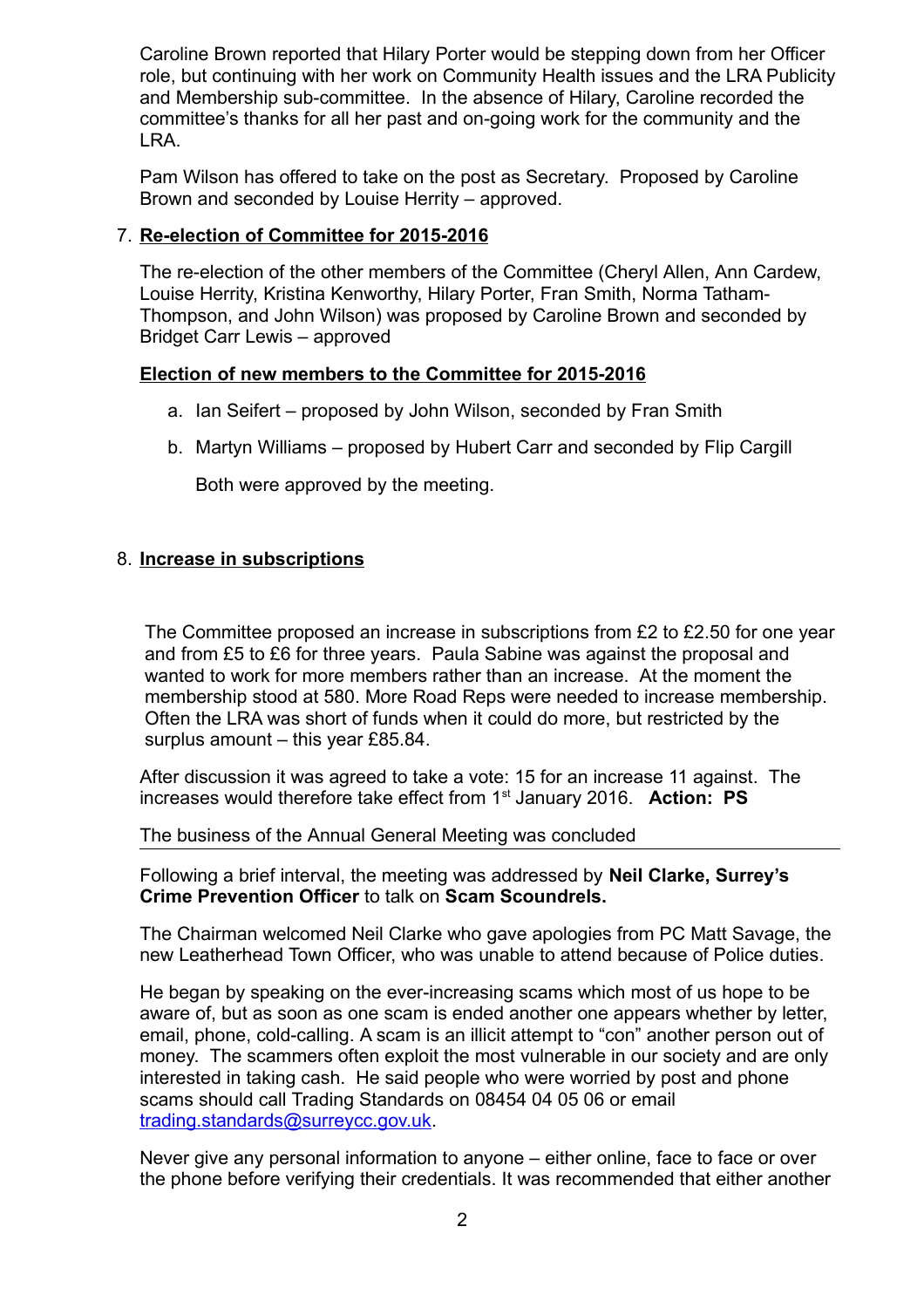phone should be used to check the call or to wait for an interval before phoning the Police or any other number given by the caller as they could still be on the line.

Cold calling doorstep traders who target the elderly and vulnerable cause much concern. They offer services like roofing, block paving, guttering, painting and gardening. There are of course plenty of reputable traders offering this range of services, but they can still be a nuisance if they cold call against your wishes and it is preferable to use a recommended service. Stickers were available to help stop Cold Calling and these are also available from Trading Standards.

Mole Valley particularly, has been hit by Courier Fraud where money is requested on the phone for what seems a "proper" purpose, taken from the bank or building society by the unsuspecting person and then collected by a taxi to drop off somewhere. All sound very credible at the time, but, again, **never** give money to anyone or to any company without verification. The taxi firms are usually bona fide, not part of the fraudsters and have recently helped in identifying some of them. All must sound credible at the time, but again **never** give money to anyone or any company without verification first as above.

"Nottingham Knockers", possibly ex-prisoners, were usually people coming round with an assortment of wares, some of whom have been reported as being very aggressive if they cannot persuade people to buy their goods. These people should have a Pedlar's Licence.

ATM machines should be looked at carefully before drawing out money as it has been found that some are fraudulently fitted with extra pieces of equipment, one to read cards and another of which will protrude from the machine and is known as a "cash grabber". Money coming out of a machine should come out flush with the machine, if not it could roll round inside this equipment and not be accessible. The person trying to draw out the money then goes into the bank or building society to report and, while he is doing so, the money on the cash grabber is taken by the fraudster. Reports have come in of this happening in Ashtead.

The Chairman referred Mr. Clarke to an article from a catalogue about a card which could read details of another person's card from a distance and the catalogue was then selling a device to deter this. Again, as he said in the beginning, it could be a question of more scams to avoid others. He was not sure of the reliability of this security device.

A question was asked about hotel key cards which could contain all the personal details of the person staying in the hotel, especially if they had booked and paid personally. Neil Clarke said he would check on this, but in the meantime it was recommended that the key card should not be handed back at the hotel desk and that all valuables should be locked in the secure safe.

Security in the home was discussed, remembering that most burglaries are opportunistic, leaving open windows, unlocked doors, keys under pots, gives an opportunity, having a burglar alarm and leaving lights on can help to protect. Those wanting a free and impartial home security survey can contact Neil Clarke direct on 01483 630809 or email [neil.clarke@surrey.pnn.police.uk.](mailto:neil.clarke@surrey.pnn.police.uk)

**To contact Surrey Police re any of the above scams, telephone 101 or in the event of a crime being in progress or in an emergency call 999.**